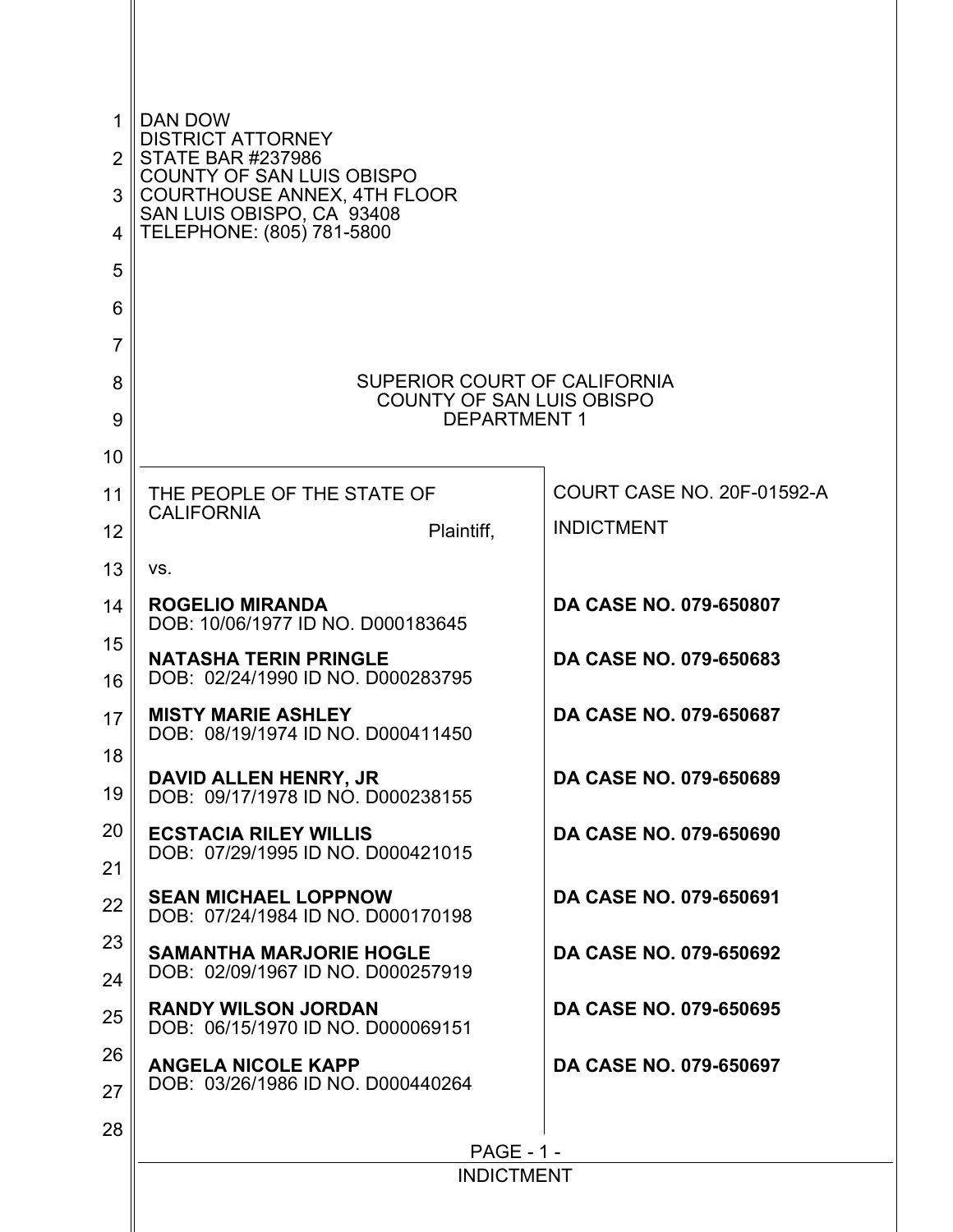| 1                   | <b>ROBERT BOLLING DUGGER, V</b><br>DOB: 04/19/1982 ID NO. D000201402                       | DA CASE NO. 079-650808         |  |  |  |
|---------------------|--------------------------------------------------------------------------------------------|--------------------------------|--|--|--|
| $\overline{2}$<br>3 | <b>DAVID RAYMOND MERINO</b><br>DOB: 11/15/1970 ID NO. D000066056                           | DA CASE NO. 079-650699         |  |  |  |
| 4                   | <b>ROBERT EUGENE BRIDGMAN</b>                                                              | DA CASE NO. 079-650703         |  |  |  |
| 5                   | DOB: 01/09/1984 ID NO. D000179970                                                          |                                |  |  |  |
| 6                   | <b>CASEY MARIE CRAVENS</b><br>DOB: 07/18/1990 ID NO. D000440262                            | DA CASE NO. 079-650704         |  |  |  |
| $\overline{7}$      |                                                                                            |                                |  |  |  |
| 8                   |                                                                                            |                                |  |  |  |
| 9                   | Defendants.                                                                                | Appearance Date: March 6, 2020 |  |  |  |
| 10                  |                                                                                            |                                |  |  |  |
| 11                  | The Grand Jury of San Luis Obispo County, California, hereby accuses the above             |                                |  |  |  |
| 12                  | named defendants of the following criminal offenses:                                       |                                |  |  |  |
| 13                  | The named defendants conspired with each other and others known and unknown, as            |                                |  |  |  |
| 14                  | follows:                                                                                   |                                |  |  |  |
| 15                  | Count 1                                                                                    |                                |  |  |  |
| 16                  | On and between March, 2019 and December, 2019, in the County of San Luis Obispo,           |                                |  |  |  |
| 17                  | State of California, the crime of Conspiracy To Commit A Crime in violation of             |                                |  |  |  |
| 18                  | PC182(a)(1), a Felony, was committed in that ROGELIO MIRANDA AND NATASHA                   |                                |  |  |  |
| 19                  | TERIN PRINGLE AND MISTY MARIE ASHLEY AND DAVID ALLEN HENRY JR AND                          |                                |  |  |  |
| 20                  | ECSTACIA RILEY WILLIS AND SEAN MICHAEL LOPPNOW AND SAMANTHA                                |                                |  |  |  |
| 21                  | MARJORIE HOGLE AND RANDY WILSON JORDAN AND ANGELA NICOLE KAPP AND                          |                                |  |  |  |
| 22                  | ROBERT BOLLING DUGGER V AND DAVID RAYMOND MERINO did unlawfully conspire                   |                                |  |  |  |
| 23                  | together and with another person and persons whose identity is unknown to commit the       |                                |  |  |  |
| 24                  | crime of Transportation and Sale of Heroin, in violation of Section 11352(a) of the Health |                                |  |  |  |
| 25                  | and Safety Code, a felony; that pursuant to and for the purpose of carrying out the        |                                |  |  |  |
| 26                  | objectives and purposes of the aforesaid conspiracy, the said defendants committed the     |                                |  |  |  |
| 27                  | following overt acts:                                                                      |                                |  |  |  |
| 28                  |                                                                                            |                                |  |  |  |

PAGE - 2 - INDICTMENT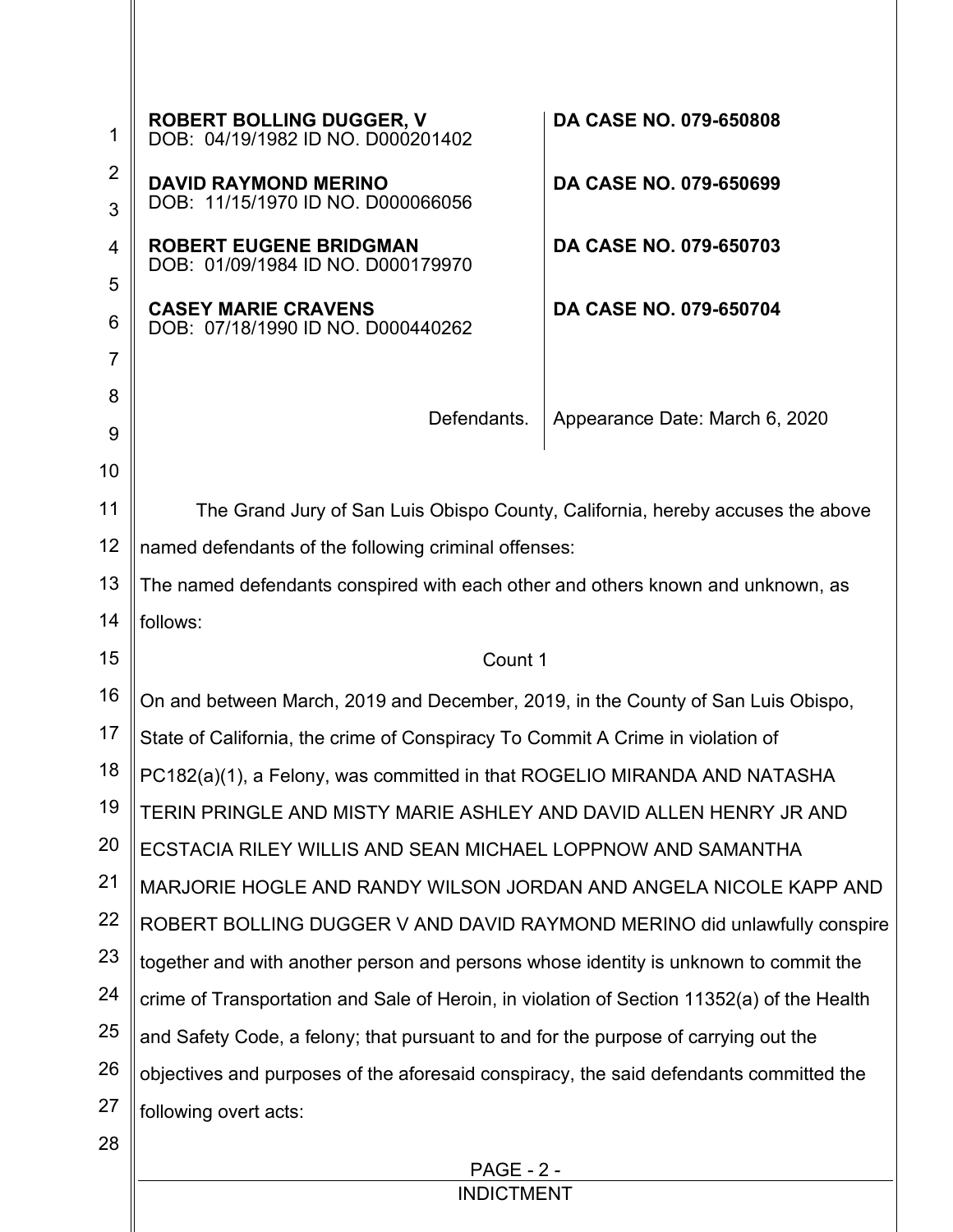| 1              | Overt Act 1                                                                         |
|----------------|-------------------------------------------------------------------------------------|
| $\overline{2}$ | On 7/23/19, ROGELIO MIRANDA communicated with a Mexico affiliated source of         |
| 3              | narcotics to obtain heroin.                                                         |
| 4              | Overt Act 2                                                                         |
| 5              | On 7/29/19, DAVID MERINO drove to Rogelio Miranda's residence located 7305 Shale    |
| 6              | Rock Rd. Paso Robles CA to purchase heroin consistent with an earlier communication |
| 7              | that transpired between them.                                                       |
| 8              | Overt Act 3                                                                         |
| 9              | On 10/05/19, RANDY JORDAN drove to 7305 Shale Rock Rd. Paso Robles, CA to           |
| 10             | purchase heroin from ROGELIO MIRANDA consistent with an earlier communication that  |
| 11             | transpired between them.                                                            |
| 12             | Overt Act 4                                                                         |
| 13             | On 10/09/19, SEAN LOPPNOW drove to 7305 Shale Rock Rd. Paso Robles, CA to deliver   |
| 14             | proceeds from his heroin sales to ROGELIO MIRANDA consistent with an earlier        |
| 15             | communication that transpired between them.                                         |
| 16             | Overt Act 5                                                                         |
| 17             | On 10/11/19, ROGELIO MIRANDA drove to 203 Veronica Dr. Paso Robles, CA to           |
| 18             | resupply SAMANTHA HOGLE with heroin consistent with an earlier communication that   |
| 19             | transpired between them.                                                            |
| 20             | Overt Act 6                                                                         |
| 21             | On 10/11/19, ANGELA KAPP contacted NATASHA PRINGLE to discuss her current           |
| 22             | supply of heroin and outstanding proceeds from various customers. NATASHA PRINGLE   |
| 23             | provided advice on conducting narcotics sales.                                      |
| 24             | Overt Act 7                                                                         |
| 25             | On 10/11/19, MISTY ASHLEY wired money (\$900) to the drug trafficking organization  |
| 26             | (DTO) that ROGELIO MIRANDA purchases heroin from.                                   |
| 27             |                                                                                     |
| 28             |                                                                                     |
|                | <b>PAGE - 3 -</b><br><b>INDICTMENT</b>                                              |
|                |                                                                                     |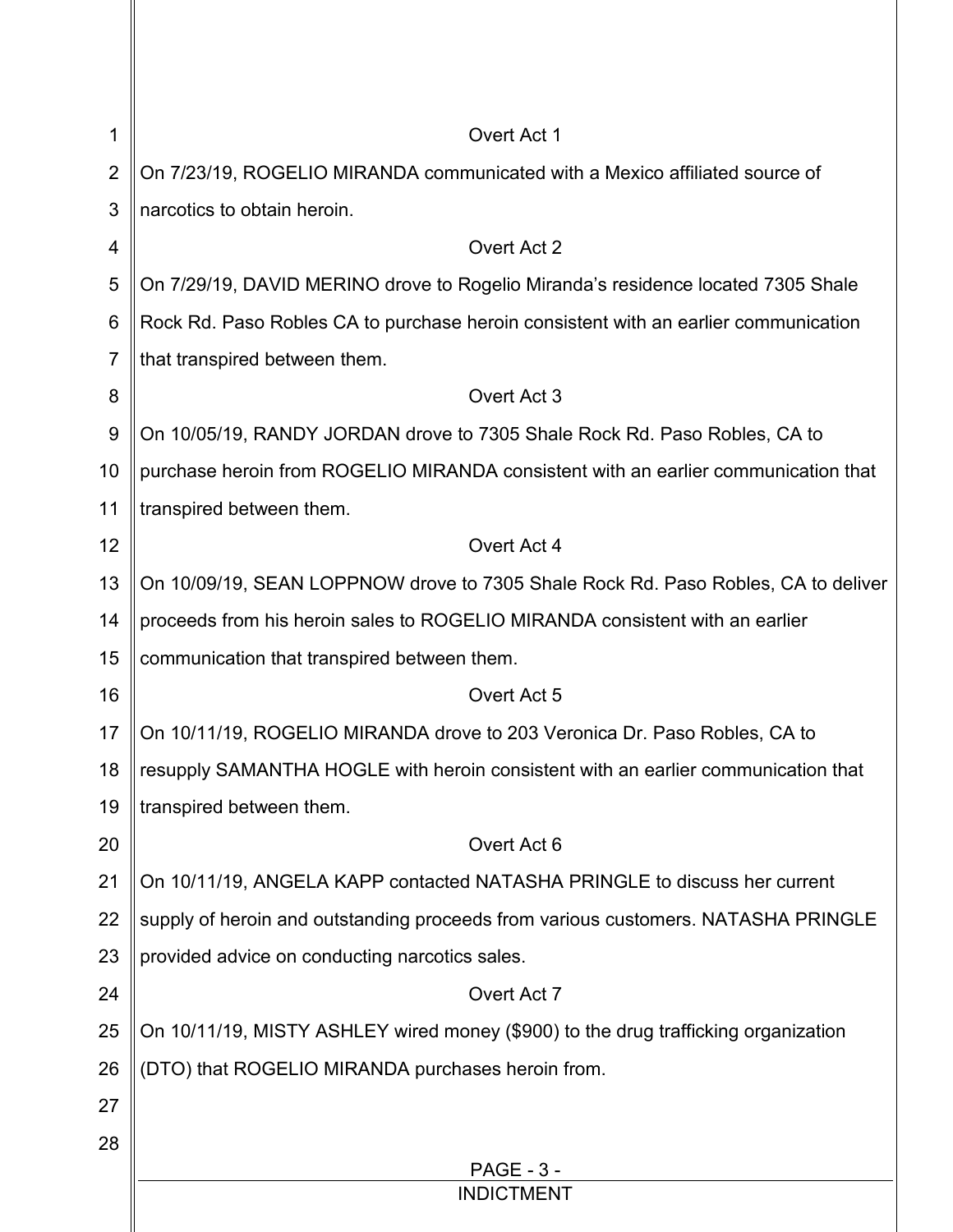| 1              | Overt Act 8                                                                                 |
|----------------|---------------------------------------------------------------------------------------------|
| $\overline{2}$ | On 10/15/19, ROGELIO MIRANDA met SAMANTHA HOGLE at 203 Veronica Dr. Paso                    |
| 3              | Robles, CA to resupply her with heroin consistent with an earlier communication that        |
| 4              | transpired between them.                                                                    |
| 5              | Overt Act 9                                                                                 |
| 6              | On 10/22/19, ROGELIO MIRANDA and DAVID HENRY traveled to 203 Veronica Dr. Paso              |
| $\overline{7}$ | Robles, CA to resupply SAMANTHA HOGLE with heroin consistent with an earlier                |
| 8              | communication that transpired between them.                                                 |
| 9              | Overt Act 10                                                                                |
| 10             | On 10/22/19, ROGELIO MIRANDA had a conversation with a Mexico based source of               |
| 11             | supply and they discussed strategies for getting heroin across the United States/Mexican    |
| 12             | border, and for expanding heroin distribution within the United States.                     |
| 13             | Overt Act 11                                                                                |
| 14             | On 10/26/19, MISTY ASHLEY wired money (\$900) to the drug trafficking organization          |
| 15             | (DTO) that ROGELIO MIRANDA purchases heroin from.                                           |
| 16             | Overt Act 12                                                                                |
| 17             | On 11/03/19, ROGELIO MIRANDA met RANDY JORDAN at 1660 Killer Canyon Rd. Paso                |
| 18             | Robles, CA to resupply him with heroin consistent with an earlier communication that        |
| 19             | transpired between them.                                                                    |
| 20             | Enhancement                                                                                 |
| 21             | HS11353.6(b): Spec Alleg-Sale Near School                                                   |
| 22             | It is further alleged, pursuant to Health and Safety Code section 11353.6(b), as to Count 1 |
| 23             | that: the commission of the above offense took place upons the grounds of, and within       |
| 24             | 1000 feet of Paso Robles High School; and the school was open for classes and school        |
| 25             | related programs; and minors were using the school facility; and DAVID ALLEN HENRY          |
| 26             | JR AND ROGELIO MIRANDA AND SAMANTHA MARJORIE HOGLE are over 18 years of                     |
| 27             | age.                                                                                        |
| 28             |                                                                                             |
|                | <b>PAGE - 4 -</b>                                                                           |

## INDICTMENT

║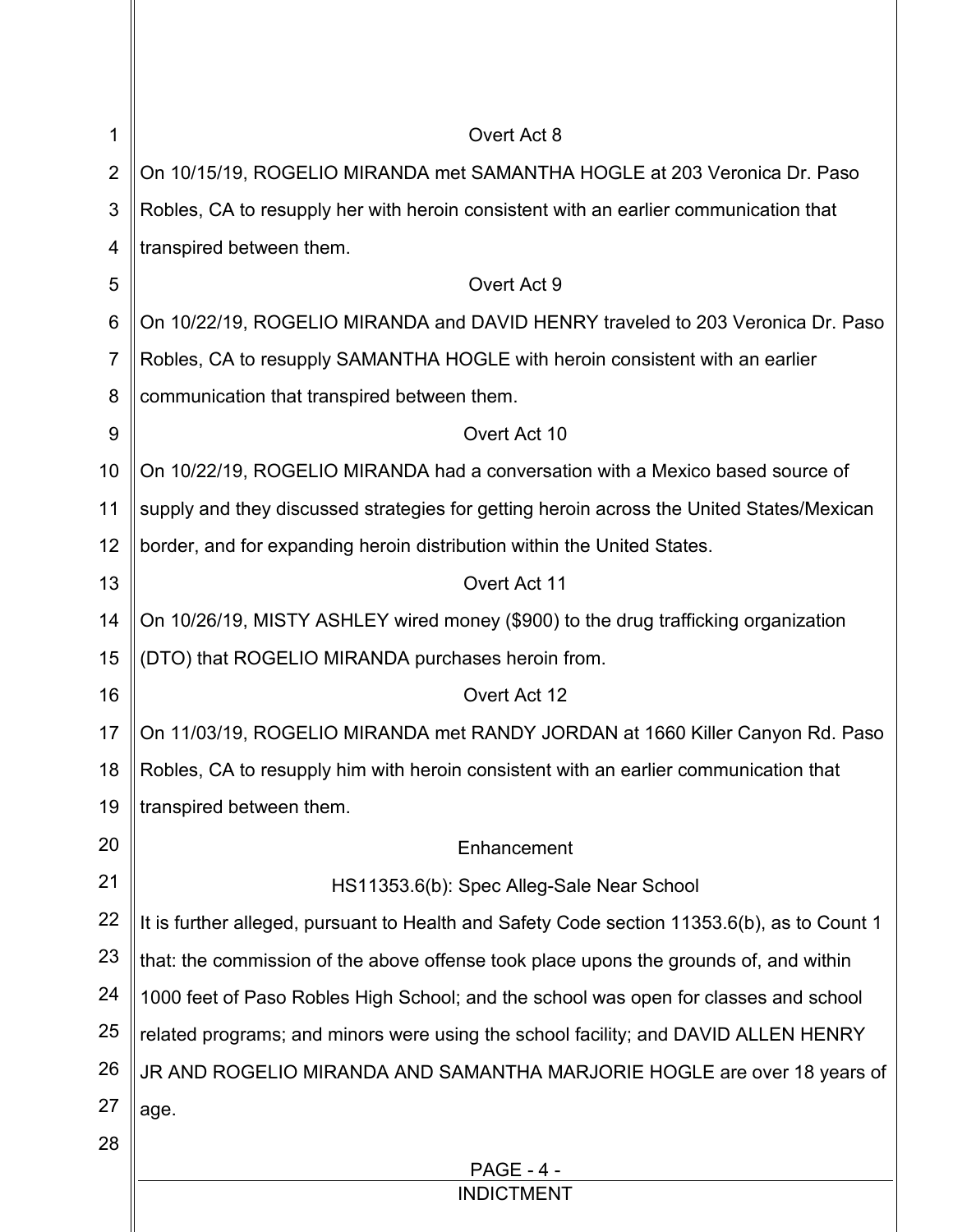| 1              | Count 2                                                                                  |
|----------------|------------------------------------------------------------------------------------------|
| $\overline{2}$ | On and between March, 2019 and December, 2019, in the County of San Luis Obispo,         |
| 3              | State of California, the crime of Conspiracy To Commit A Crime in violation of           |
| 4              | PC182(a)(1), a Felony, was committed in that ROGELIO MIRANDA AND NATASHA                 |
| 5              | TERIN PRINGLE AND MISTY MARIE ASHLEY AND DAVID ALLEN HENRY JR AND                        |
| 6              | ECSTACIA RILEY WILLIS AND SEAN MICHAEL LOPPNOW AND SAMANTHA                              |
| $\overline{7}$ | MARJORIE HOGLE AND RANDY WILSON JORDAN AND ROBERT BOLLING DUGGER                         |
| 8              | V did unlawfully conspire together and with another person and persons whose identity is |
| 9              | unknown to commit the crime of Transportation and Sale of Methamphetamine, in violation  |
| 10             | of Section 11379(a) of the Health and Safety Code, a felony. It is further alleged that  |
| 11             | pursuant to and for the purpose of carrying out the objectives and purposes of the       |
| 12             | aforesaid conspiracy, the said defendants committed the following overt acts:            |
| 13             | Overt Act 1                                                                              |
| 14             | On 7/23/19, ROGELIO MIRANDA communicated with a Mexico affiliated source of              |
| 15             | narcotics to obtain methamphetamine.                                                     |
| 16             | Overt Act 2                                                                              |
| 17             | On 10/05/19, RANDY JORDAN drove to 7305 Shale Rock Rd. Paso Robles, CA to pick up        |
| 18             | methamphetamine from ROGELIO MIRANDA consistent with an earlier communication            |
| 19             | that transpired between them.                                                            |
| 20             | Overt Act 3                                                                              |
| 21             | On 10/09/19, SEAN LOPPNOW drove to 7305 Shale Rock Rd. Paso Robles, CA to deliver        |
| 22             | proceeds from his methamphetamine sales to ROGELIO MIRANDA consistent with an            |
| 23             | earlier communication that transpired between them.                                      |
| 24             | Overt Act 4                                                                              |
| 25             | On 10/11/19, ROGELIO MIRANDA drove to 203 Veronica Dr. Paso Robles, CA to                |
| 26             | resupply SAMANTHA HOGLE with methamphetamine consistent with an earlier                  |
| 27             | communication that transpired between them.                                              |
| 28             |                                                                                          |
|                | <b>PAGE - 5 -</b><br><b>INDICTMENT</b>                                                   |
|                |                                                                                          |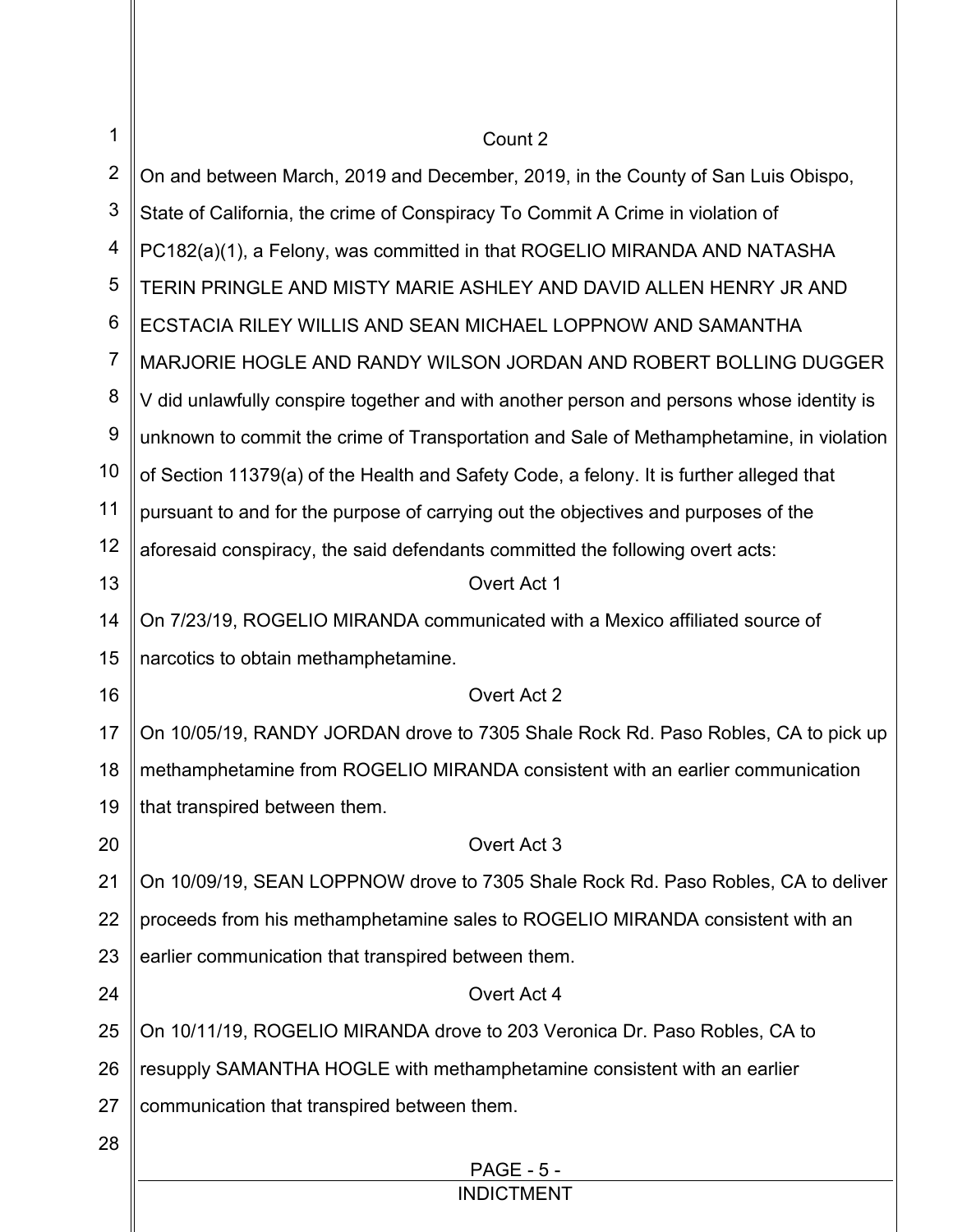| 1              | Overt Act 5                                                                                 |
|----------------|---------------------------------------------------------------------------------------------|
| $\overline{2}$ | On 10/11/19, MISTY ASHLEY sent \$900 dollars to the drug trafficking organization that      |
| 3              | ROGELIO MIRANDA purchases methamphetamine from.                                             |
| 4              | Overt Act 6                                                                                 |
| 5              | On 10/15/19, ROGELIO MIRANDA met SAMANTHA HOGLE at 203 Veronica Dr. Paso                    |
| 6              | Robles, CA to resupply her with methamphetamine consistent with an earlier                  |
| $\overline{7}$ | communication that transpired between them.                                                 |
| 8              | Overt Act 7                                                                                 |
| 9              | On 10/22/19, ROGELIO MIRANDA and DAVID HENRY traveled to 203 Veronica Dr. Paso              |
| 10             | Robles, CA to resupply SAMANTHA HOGLE with methamphetamine consistent with an               |
| 11             | earlier communication that transpired between them.                                         |
| 12             | Overt Act 8                                                                                 |
| 13             | On 10/22/19, ROGELIO MIRANDA had a conversation with a Mexico based source of               |
| 14             | supply and they discussed strategies for getting methamphetamine across the United          |
| 15             | States/Mexican border, and for expanding methamphetamine distribution within the United     |
| 16             | States.                                                                                     |
| 17             | Overt Act 9                                                                                 |
| 18             | On 10/26/19, MISTY ASHLEY wired money (\$900) to the drug trafficking organization          |
| 19             | (DTO) that ROGELIO MIRANDA purchases methamphetamine from.                                  |
| 20             | Enhancement                                                                                 |
| 21             | HS11353.6(b): Spec Alleg-Sale Near School                                                   |
| 22             | It is further alleged, pursuant to Health and Safety Code section 11353.6(b), as to Count 2 |
| 23             | that the commission of the above offense took place upons the grounds of, and within        |
| 24             | 1000 feet of Paso Robles High School; and the school was open for classes and school        |
| 25             | related programs; and minors were using the school facility; and DAVID ALLEN HENRY          |
| 26             | JR AND ROGELIO MIRANDA AND SAMANTHA MARJORIE HOGLE are over 18 years of                     |
| 27             | age.                                                                                        |
| 28             |                                                                                             |
|                | <b>PAGE - 6 -</b><br><b>INDICTMENT</b>                                                      |
|                |                                                                                             |

 $\mathbb I$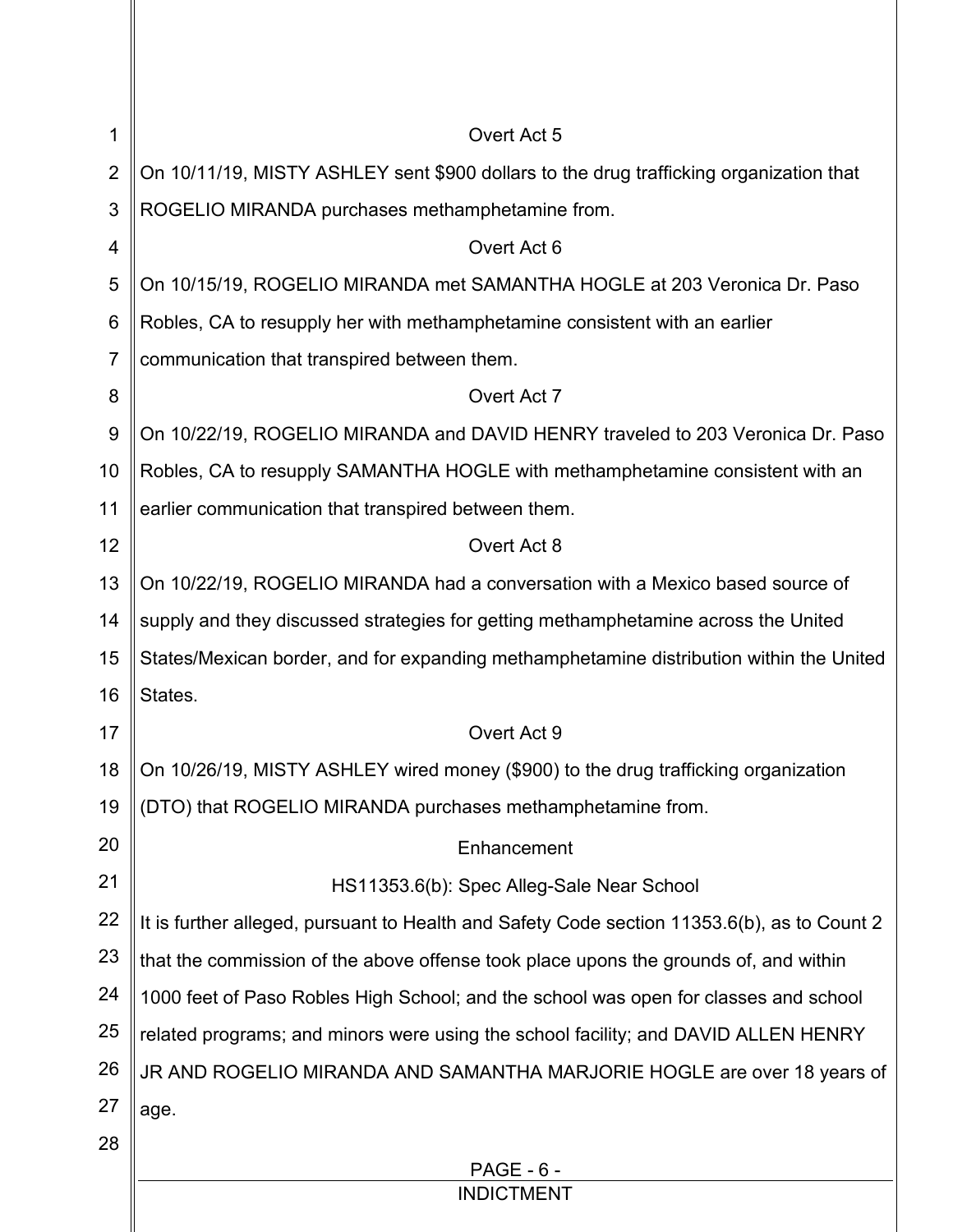| 1              | Count 3                                                                                          |
|----------------|--------------------------------------------------------------------------------------------------|
| $\overline{2}$ | On or about November 13, 2019, in the County of San Luis Obispo, State of California, the        |
| $\mathfrak{S}$ | crime of Transport For Sale/Non-Contiguous County in violation of HS11352(b), a Felony,          |
| 4              | was committed in that ROGELIO MIRANDA AND ECSTACIA RILEY WILLIS did unlawfully                   |
| 5              | transport Heroin for sale from Los Angeles County County to San Luis Obispo County, a            |
| 6              | non-contiguous county.                                                                           |
| $\overline{7}$ | Enhancement                                                                                      |
| 8              | It is further alleged as to Count 3 that the substance in the above charged offense              |
| 9              | exceeded 1 Kilogram by weight within the meaning of Health and Safety Code section               |
| 10             | $11370.4(a)(1)$ .                                                                                |
| 11             | Count 4                                                                                          |
| 12             | On or about November 13, 2019, in the County of San Luis Obispo, State of California, the        |
| 13             | crime of Transport For Sale/Non-Contiguous County in violation of HS11379(b), a Felony,          |
| 14             | was committed in that ROGELIO MIRANDA AND ECSTACIA RILEY WILLIS did unlawfully                   |
| 15             | transport Methamphetamine for sale from Los Angeles County to San Luis Obispo County,            |
| 16             | a non-contiguous county.                                                                         |
| 17             | Count 5                                                                                          |
| 18             | On or about November 13, 2019, in the County of San Luis Obispo, State of California, the        |
| 19             | crime of Evading An Officer, Willful Disregard in violation of VC2800.2(a), a Felony, was        |
| 20             | committed in that ROGELIO MIRANDA did willfully and unlawfully, while operating a motor          |
| 21             | vehicle and with the intent to evade, flee and otherwise attempt to elude a pursuing peace       |
| 22             | officer's motor vehicle while all of the following conditions existed: the peace officer's motor |
| 23             | vehicle exhibited at least one lighted red lamp visible from the front and the defendant saw     |
| 24             | and reasonably should have seen the lamp, the peace officer's motor vehicle was                  |
| 25             | sounding its siren as was reasonably necessary, the peace officer's motor vehicle was            |
| 26             | distinctively marked, the peace officer's motor vehicle was operated by a peace officer. It is   |
| 27             | further alleged that the defendant drove with a willful wanton disregard for the safety of       |
| 28             | persons and property.                                                                            |
|                | <b>PAGE - 7 -</b>                                                                                |

INDICTMENT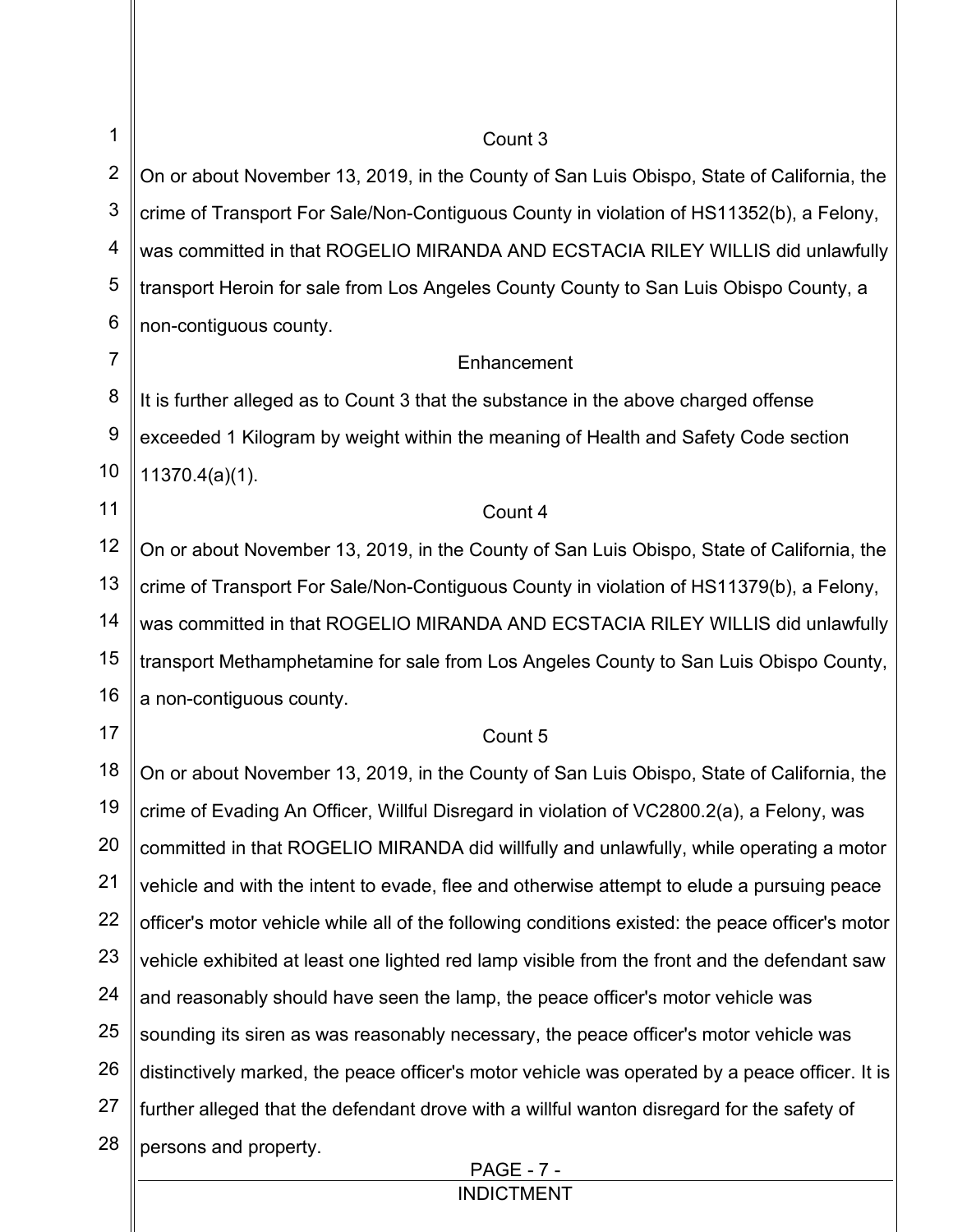| 1              | Count 6                                                                                         |   |           |                   |        |                     |
|----------------|-------------------------------------------------------------------------------------------------|---|-----------|-------------------|--------|---------------------|
| $\overline{2}$ | On or about July 29, 2019, in the County of San Luis Obispo, State of California, the crime     |   |           |                   |        |                     |
| 3              | of Sale/Transportation/Offer To Sell Controlled Substance in violation of HS11352(a), a         |   |           |                   |        |                     |
| 4              | Felony, was committed in that DAVID RAYMOND MERINO did unlawfully transport, import             |   |           |                   |        |                     |
| 5              | into the State of California, sell, furnish, administer, and give away, and offer to transport, |   |           |                   |        |                     |
| 6              | import into the State of California, sell, furnish, administer, and give away, and attempt to   |   |           |                   |        |                     |
| $\overline{7}$ | import into the State of California and transport a controlled substance, to wit, Heroin.       |   |           |                   |        |                     |
| 8              |                                                                                                 |   |           |                   |        |                     |
| 9              |                                                                                                 |   |           | Count 7           |        |                     |
| 10             | On or about November 19, 2019, in the County of San Luis Obispo, State of California,           |   |           |                   |        |                     |
| 11             | the crime of Possession Of Firearm By A Felon - Prior(S) in violation of $PC29800(a)(1)$ , a    |   |           |                   |        |                     |
| 12             | Felony, was committed in that ROBERT EUGENE BRIDGMAN did unlawfully own,                        |   |           |                   |        |                     |
| 13             | possess, purchase, receive, and have custody and control of a firearm, to wit, Winchester       |   |           |                   |        |                     |
| 14             | pump-action .22 rifle, the said defendant having theretofore been duly and legally              |   |           |                   |        |                     |
| 15             | convicted of a felony or felonies, to wit:                                                      |   |           |                   |        |                     |
|                |                                                                                                 |   |           |                   |        |                     |
| 16             | Charge                                                                                          | S | Off. Date | Conv. Date        | Court# | <b>Jurisdiction</b> |
| 17             | PC29800(a)(1) Felon in<br>F<br>Possession of a Firearm                                          |   |           |                   |        | San Luis Obispo     |
| 18             |                                                                                                 |   |           | Count 8           |        |                     |
| 19             | On or about November 19, 2019, in the County of San Luis Obispo, State of California, the       |   |           |                   |        |                     |
| 20             | crime of Possession Of Firearm By A Felon - Prior(S) in violation of PC29800(a)(1), a           |   |           |                   |        |                     |
| 21             | Felony, was committed in that ROBERT EUGENE BRIDGMAN did unlawfully own,                        |   |           |                   |        |                     |
| 22             | possess, purchase, receive, and have custody and control of a firearm, to wit, Winchester       |   |           |                   |        |                     |
| 23             | pump-action .22 rifle, the said defendant having theretofore been duly and legally              |   |           |                   |        |                     |
| 24             | convicted of a felony or felonies, to wit:                                                      |   |           |                   |        |                     |
| 25             | Charge                                                                                          | S | Off. Date | Conv. Date        | Court# | <b>Jurisdiction</b> |
| 26             | PC29800(a)(1) Felon in<br>Possession of a Firearm                                               |   |           |                   |        | San Luis Obispo     |
| 27             |                                                                                                 |   |           |                   |        |                     |
| 28             |                                                                                                 |   |           |                   |        |                     |
|                |                                                                                                 |   |           | <b>PAGE - 8 -</b> |        |                     |
|                |                                                                                                 |   |           | <b>INDICTMENT</b> |        |                     |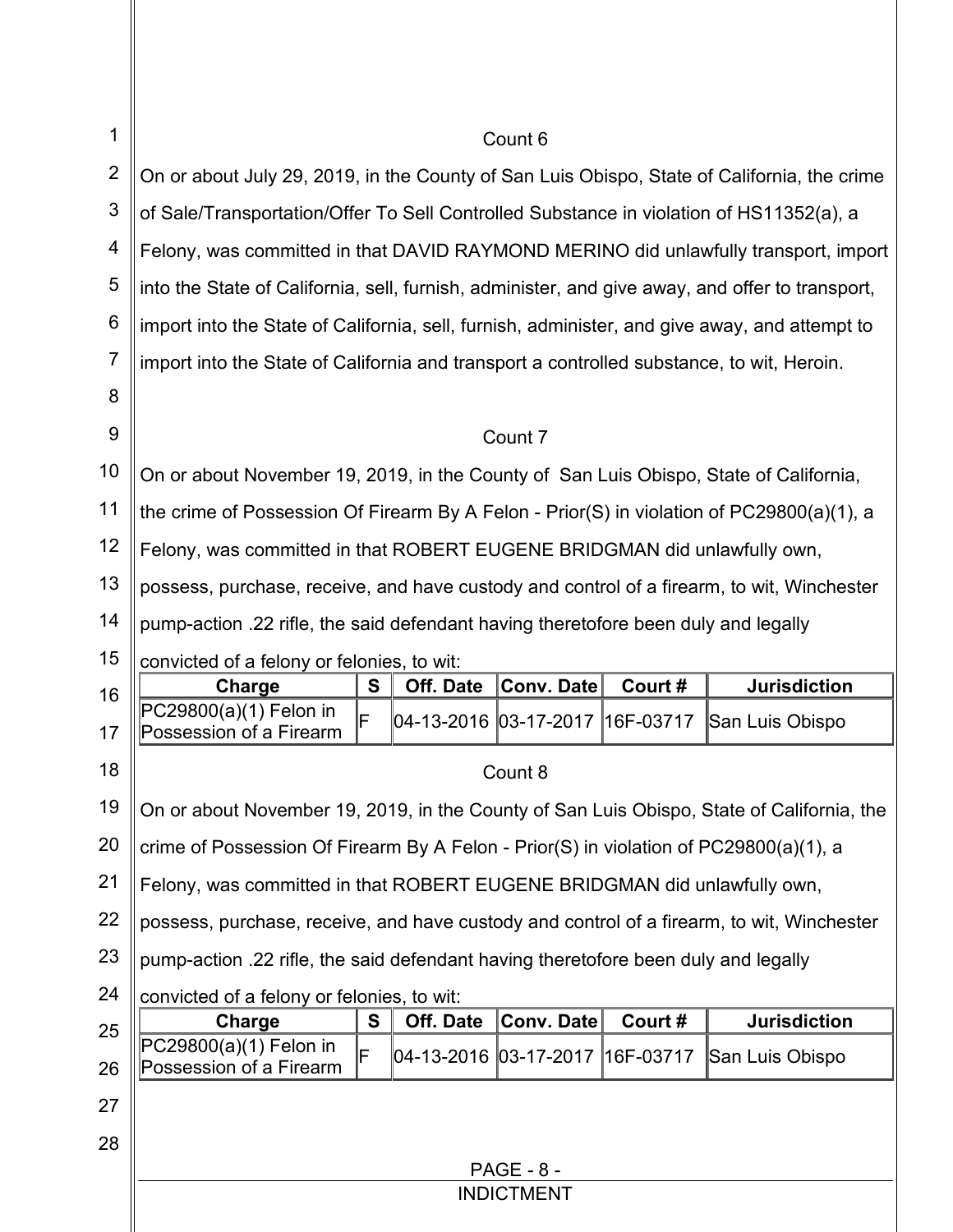| 1              | Count 9                                                                                     |   |           |                   |        |                     |
|----------------|---------------------------------------------------------------------------------------------|---|-----------|-------------------|--------|---------------------|
| $\overline{2}$ | On or about November 19, 2019, in the County of San Luis Obispo, State of California, the   |   |           |                   |        |                     |
| 3              | crime of Possession Of Firearm By A Felon - Prior(S) in violation of PC29800(a)(1), a       |   |           |                   |        |                     |
| 4              | Felony, was committed in that ROBERT EUGENE BRIDGMAN did unlawfully own,                    |   |           |                   |        |                     |
| 5              | possess, purchase, receive, and have custody and control of a firearm, to wit, Ruger 10-22  |   |           |                   |        |                     |
| 6              | Carbine rifle, the said defendant having theretofore been duly and legally convicted of a   |   |           |                   |        |                     |
| $\overline{7}$ | felony or felonies, to wit:                                                                 |   |           |                   |        |                     |
| 8              | Charge                                                                                      | S | Off. Date | <b>Conv. Date</b> | Court# | <b>Jurisdiction</b> |
| 9              | PC29800(a)(1) Felon in<br>Possession of a Firearm                                           | F |           |                   |        | San Luis Obispo     |
| 10             |                                                                                             |   |           | Count 10          |        |                     |
| 11             | On or about November 19, 2019, in the County of San Luis Obispo, State of California, the   |   |           |                   |        |                     |
| 12             | crime of Possession Of Firearm By A Felon - Prior(S) in violation of PC29800(a)(1), a       |   |           |                   |        |                     |
| 13             | Felony, was committed in that ROBERT EUGENE BRIDGMAN did unlawfully own,                    |   |           |                   |        |                     |
| 14             | possess, purchase, receive, and have custody and control of a firearm, to wit, Liberty      |   |           |                   |        |                     |
| 15             | Calico 9mm Carbine rifle, the said defendant having theretofore been duly and legally       |   |           |                   |        |                     |
| 16             | convicted of a felony or felonies, to wit:                                                  |   |           |                   |        |                     |
| 17             | Charge                                                                                      | S | Off. Date | <b>Conv. Date</b> | Court# | <b>Jurisdiction</b> |
| 18             | PC29800(a)(1) Felon in<br>Possession of a Firearm                                           | F |           |                   |        | San Luis Obispo     |
| 19             |                                                                                             |   |           | Count 11          |        |                     |
| 20             | On or about November 19, 2019, in the County of San Luis Obispo, State of California, the   |   |           |                   |        |                     |
| 21             | crime of Possession Of Firearm By A Felon - Prior(S) in violation of PC29800(a)(1), a       |   |           |                   |        |                     |
| 22             | Felony, was committed in that ROBERT EUGENE BRIDGMAN did unlawfully own,                    |   |           |                   |        |                     |
| 23             | possess, purchase, receive, and have custody and control of a firearm, to wit, 223 AR       |   |           |                   |        |                     |
| 24             | rifle, the said defendant having theretofore been duly and legally convicted of a felony or |   |           |                   |        |                     |
| 25             | felonies, to wit:                                                                           |   |           |                   |        |                     |
| 26             | Charge                                                                                      | S | Off. Date | <b>Conv. Date</b> | Court# | <b>Jurisdiction</b> |
| 27             | PC29800(a)(1) Felon in<br>Possession of a Firearm                                           | F |           |                   |        | San Luis Obispo     |
| 28             |                                                                                             |   |           |                   |        |                     |
|                |                                                                                             |   |           | <b>PAGE - 9 -</b> |        |                     |
|                |                                                                                             |   |           | <b>INDICTMENT</b> |        |                     |
|                |                                                                                             |   |           |                   |        |                     |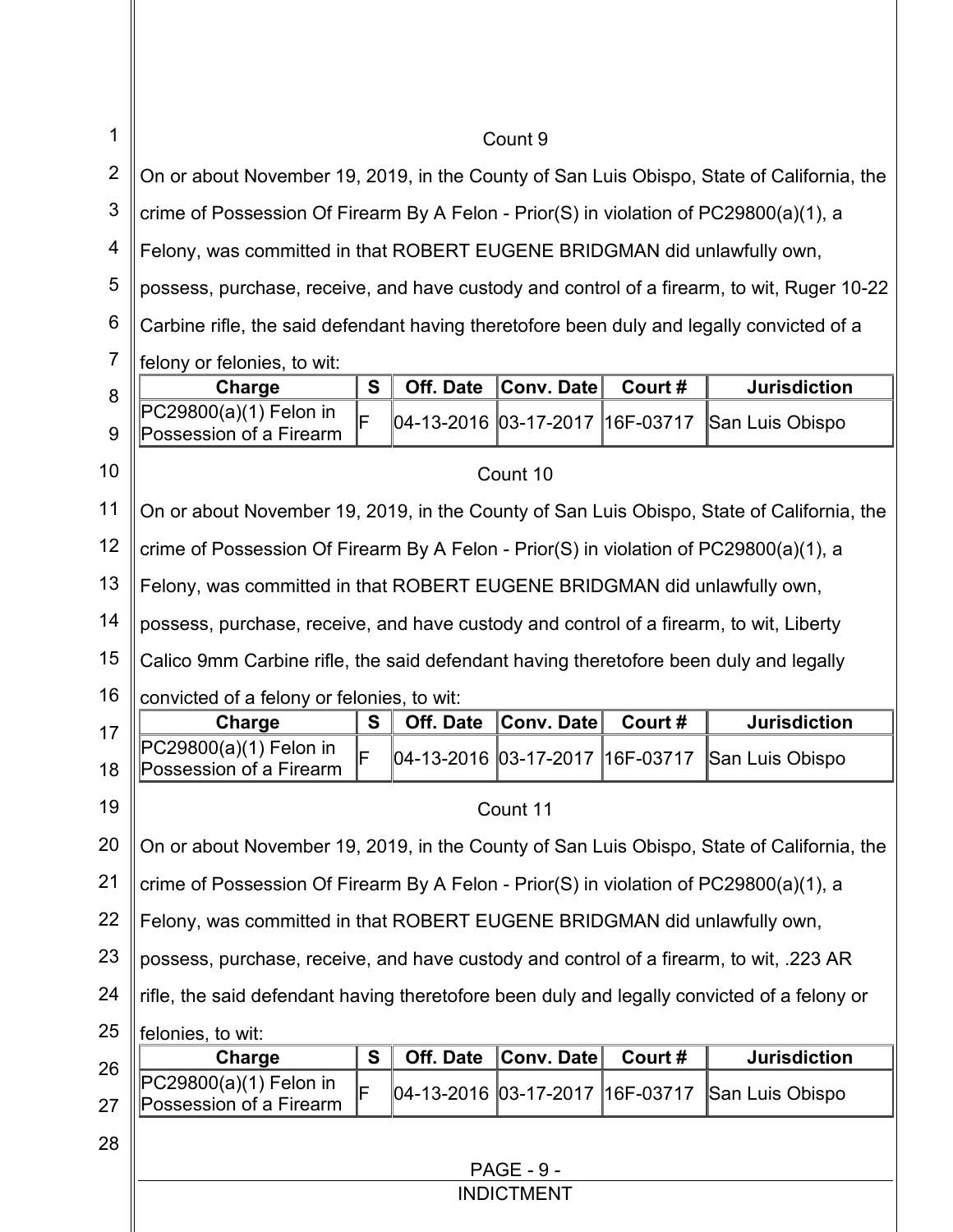| 1              | Count 12                                                                              |
|----------------|---------------------------------------------------------------------------------------|
| $\overline{2}$ | On or about November 19, 2019, in the County of, State of California, the crime of    |
| $\mathfrak{S}$ | Possession For Sale Of A Controlled Substance in violation of HS11378, a Felony, was  |
| 4              | committed in that CASEY MARIE CRAVENS did unlawfully possess for purpose of sale a    |
| 5              | controlled substance, to wit, Methamphetamine.                                        |
| $\,6$          | Count 13                                                                              |
| $\overline{7}$ | On or about November 19, 2019, in the County of, State of California, the crime of    |
| 8              | Unlawful Possession Of Ammunition in violation of PC30305(A)(1), a Felony, was        |
| 9              | committed in that SEAN MICHAEL LOPPNOW did willfully and unlawfully own, possess      |
| 10             | and have under his or her control, ammunition and reloaded ammunition, when he or she |
| 11             | was prohibited from owning or possessing a firearm under Penal Code Sections 29800 et |
| 12             | seq. and 29900 et seq. and Welfare and Institutions Code Sections 8100 and 8103.      |
| 13             |                                                                                       |
| 14             |                                                                                       |
| 15             |                                                                                       |
| 16             |                                                                                       |
| 17             |                                                                                       |
| 18             |                                                                                       |
| 19             |                                                                                       |
| 20             |                                                                                       |
| 21             |                                                                                       |
| 22             |                                                                                       |
| 23             |                                                                                       |
| 24             |                                                                                       |
| 25             |                                                                                       |
| 26             |                                                                                       |
| 27             |                                                                                       |
| 28             | PAGE - 10 -                                                                           |
|                | <b>INDICTMENT</b>                                                                     |
|                |                                                                                       |